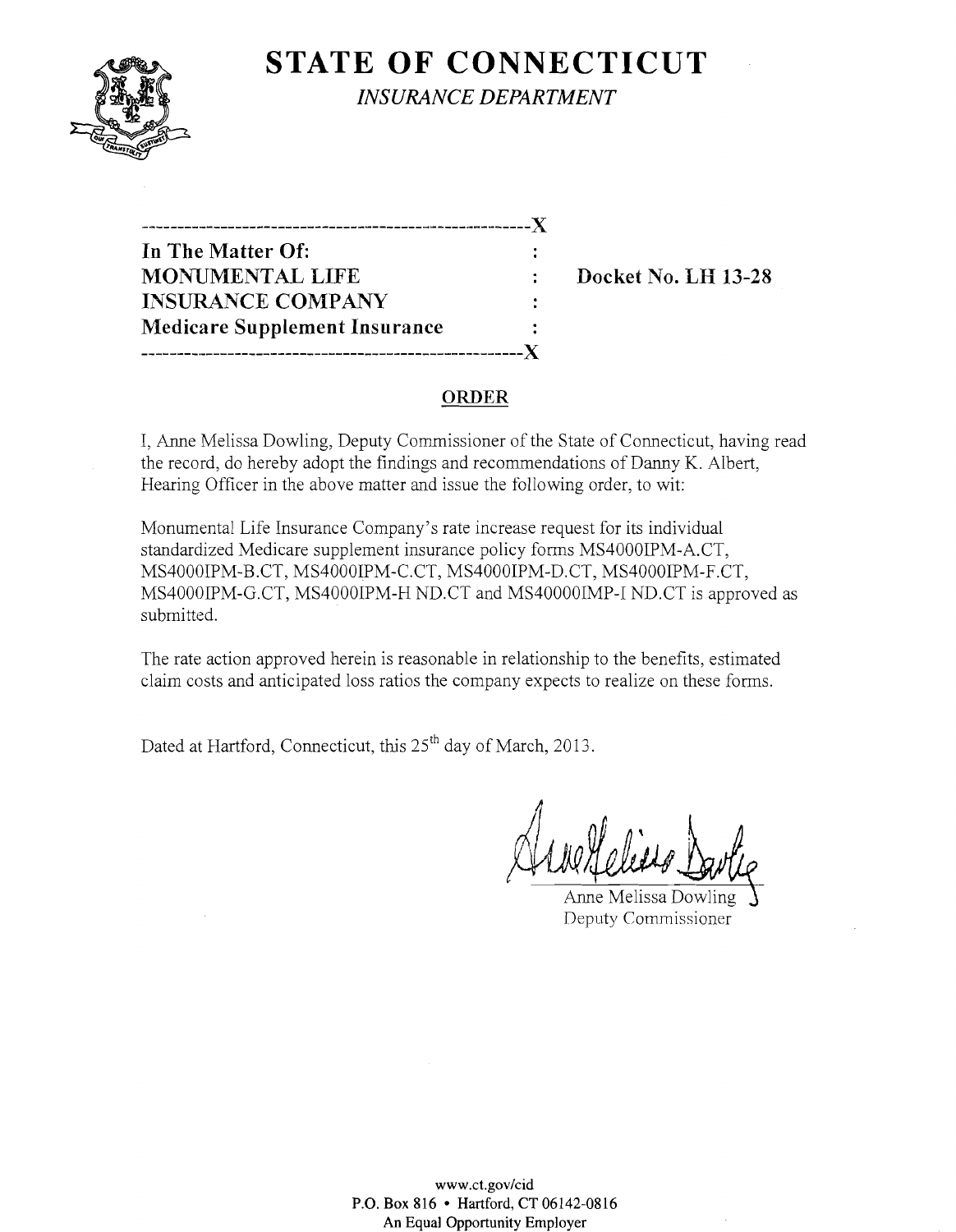

 $\mathbf{r}$ 

**STATE OF CONNECTICUT** *INSURANCE DEPARTMENT* 

| In The Matter Of:                    |   |
|--------------------------------------|---|
| <b>MONUMENTAL LIFE</b>               |   |
| <b>INSURANCE COMPANY</b>             | ٠ |
| <b>Medicare Supplement Insurance</b> |   |
|                                      |   |

Docket No. LH 13-28

## PROPOSED FINAL DECISION

# 1. INTRODUCTION

The Insurance Commissioner of the State of Connecticut is empowered to review rates charged for individual and group Medicare supplement policies sold to any resident of this State who is eligible for Medicare. The source for this regulatory authority is contained in Chapter 700c and Section 38a-495a of the Connecticut General Statutes.

After due notice a hearing was held at the Insurance Department in Hartford on March 7, 2013 to consider whether or not the rate increase requested by Monumental Life Insurance Company on its individual standardized Medicare supplement business should be approved.

No members from the general public attended the hearing.

No representatives from Monumental Life Insurance Company attended the hearing.

The hearing was conducted in accordance with the requirements of Section 38a-474, Connecticut General Statutes, the Uniform Administrative Procedures Act, Chapter 54 of the Connecticut General Statutes, and the Insurance Department Rules of Practice, Section 38a-8-1 et seq. of the Regulations of Connecticut State Agencies.

A Medicare supplement (or Medigap) policy is a private health insurance policy sold on an individual or group basis which provides benefits that are additional to the benefits provided by Medicare for many years Medicare supplement policies have been highly regulated under both state and federal law to protect the interests of persons eligible for Medicare who depend on these policies to provide additional coverage for the costs of health care.

Effective December 1,2005, Connecticut amended its program of standardized Medicare supplement policies in accordance with Section 38a-495a of the Connecticut General Statutes, and Sections 38a-495a-1 through 38a-495a-21 of the Regulations of Connecticut Agencies. This program, which conforms to federal requirements, provides that all insurers offering Medicare supplement policies for sale in the state must offer the basic "core" package of benefits known as Plan A. Insurers may also offer anyone or more of eleven other plans (Plans B through N).

> www.ct.gov/cid P.O. Box 816 • Hartford, CT 06142-0816 An Equal Opportunity Employer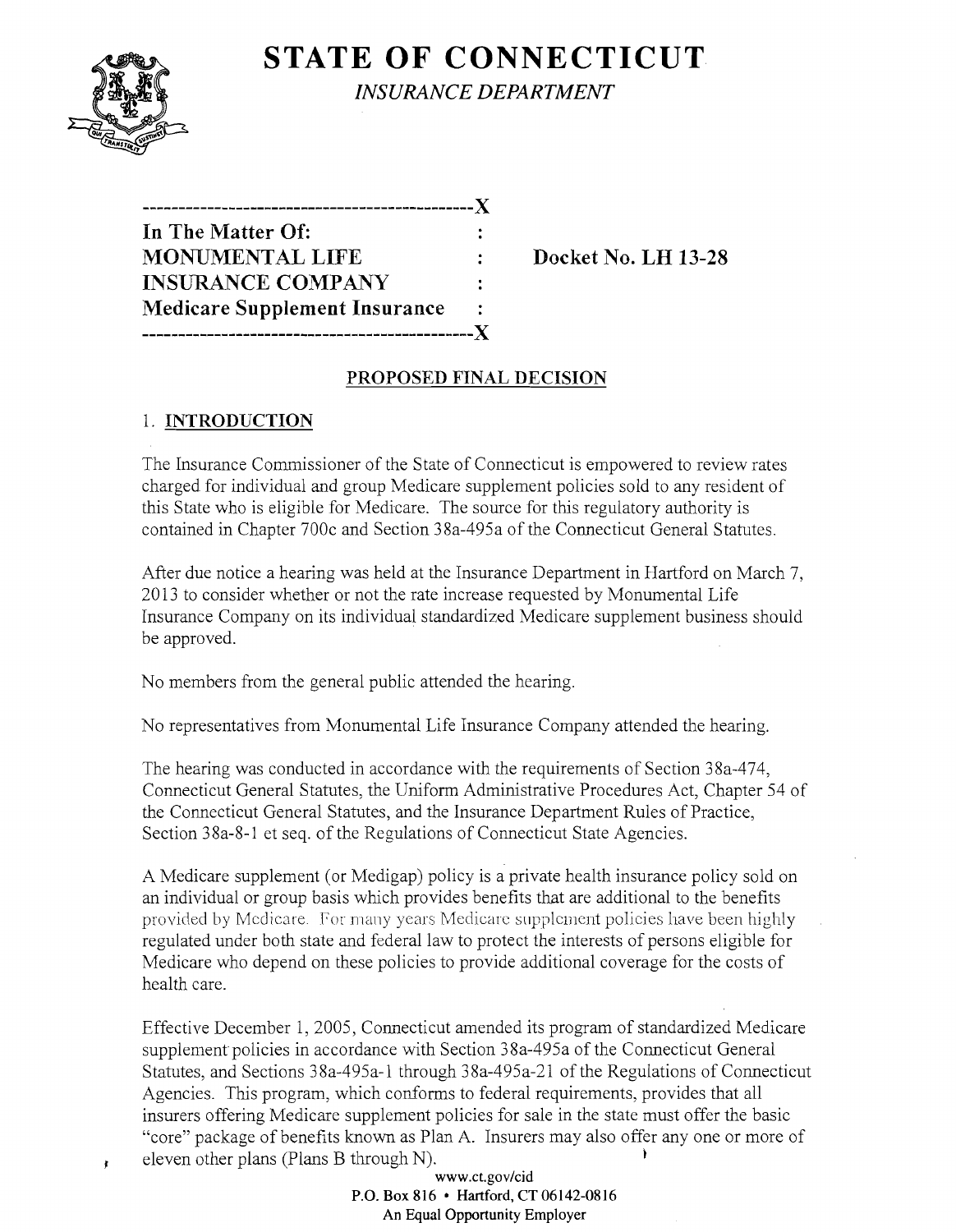Effective January 1, 2006, in accordance with Section 38a-495c of the Connecticut General Statutes (as amended by Public Act 05-20) premiums for all Medicare supplement policies in the state must use community rating. Rates for Plans A through N must be computed without regard to age, gender, previous claims history or the medical condition of any person covered by a Medicare supplement policy or certificate.

The statute provides that coverage under Plan A through N may not be denied on the basis of age, gender, previous claims history or the medical condition of any covered person. Insurers may exclude benefits for losses incurred within six months from the effective date of coverage based on a pre-existing condition.

Effective October I, 1998, carriers that offer Plan B or Plan C must make these plans as well as Plan A, available to all persons eligible for Medicare by reason of disability.

Insurers must also make the necessary arrangements to receive notice of all claims paid by Medicare for their insureds so that supplemental benefits can be computed and paid without requiring insureds to file claim forms for such benefits. This process of direct notice and automatic claims payment is commonly referred to as "piggybacking" or "crossover".

Sections 38a-495 and 38a-522 of the Connecticut General Statutes, and Section 38a-495a-IO of the Regulations of Connecticut Agencies, state that individual and group Medicare supplement policies must have anticipated loss ratios of 65% and 75%, respectively. Under Sections 38a-495-7 and 38a-495a-10 of the Regulations of Connecticut Agencies, filings for rate increases must demonstrate that actual and expected losses in relation to premiums meet these standards, and anticipated loss ratios for the entire future period for which the requested premiums are calculated to provide coverage must be expected to equal or exceed the appropriate loss ratio standard.

Section 38a-473 of the Connecticut General Statutes provides that no insurer may incorporate in its rates for Medicare supplement policies factors for expenses that exceed 150% of the average expense ratio for that insurer's entire written premium for all lines of health insurance for the previous calendar year.

#### II. **FINDING OF FACT**

After reviewing the exhibits entered into the record of this proceeding, and utilizing the experience, technical competence and specialized knowledge of the Insurance Department, the undersigned makes the following findings of fact:

1. Monumental Life Insurance Company has requested the following rate increase on its individual standardized Medicare supplement policy forms MS4000IPM-A through I:

| Plan | Increase |
|------|----------|
| А    | 4.7%     |
| B    | 4.7%     |
| C    | 4.7%     |
| D    | 4.7%     |
| F    | 4.7%     |
| G    | 4.7%     |
| H    | 4.7%     |
| I    | 4.7%     |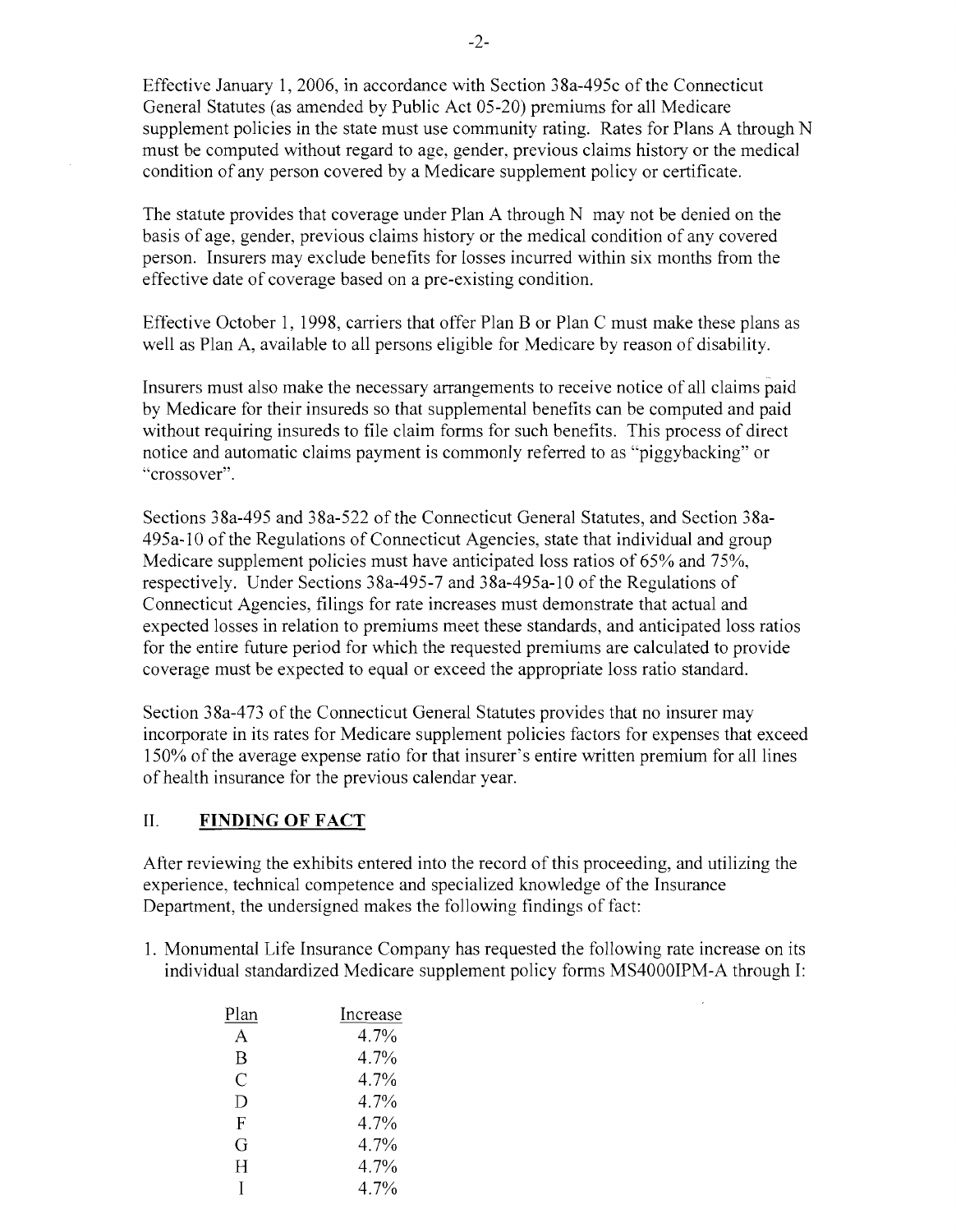2. The following are the number of in-force policies, by Plan, as of *10/31/12,* for Connecticut and on a nationwide basis:

| Connecticut | Nationwide |
|-------------|------------|
|             | 107        |
|             | 28         |
| 18          | 198        |
|             | 34         |
| 8           | 173        |
| 2           | 45         |
|             | 14         |
| 2           | 25         |
|             | 29         |
|             | 75         |
| 38          | 728        |
|             |            |

3. The following are the last increases approved for each of the Plans:

| Plan              | Increase | Date     |
|-------------------|----------|----------|
| A                 | 4.2%     | 3/2/12   |
| B                 | 4.2%     | 3/2/12   |
| C                 | 4.2%     | 3/2/12   |
| D                 | 4.2%     | 3/2/12   |
| F                 | 4.2%     | 3/2/12   |
| G                 | 4.2%     | 3/2/12   |
| H w/ and w/o $Rx$ | 10.0%    | 10/27/09 |
| I w/o Rx          | 10.0%    | 10/27/09 |

- 4. These forms were mass marketed. This block of business is closed.
- 5. The proposed rates are expected to satisfy the Connecticut statutory loss ratio of 65% required of individual Medicare supplement forms.
- 6. Monumental Life certified that their expense factors are in compliance with section 38a-473, C.G.S.
- 7. Monumental Life has conformed to subsection (e) of section 38a-495c, C.G.S. regarding the automatic claims processing requirement.
- 8. The combined loss ratio for Plans A through G on a nationwide basis is 72.6% for 2011,70.6% for 2012 (through September) and 98.7% from inception-to-date.
- 9. Connecticut specific experience is not credible.
- 10. Monumental Life Insurance Company's 2013 Medicare supplement rate filing proposal is in compliance with the requirements of regulation 38a-474 as it applies to the contents of the rate submission as well as the actuarial memorandum.